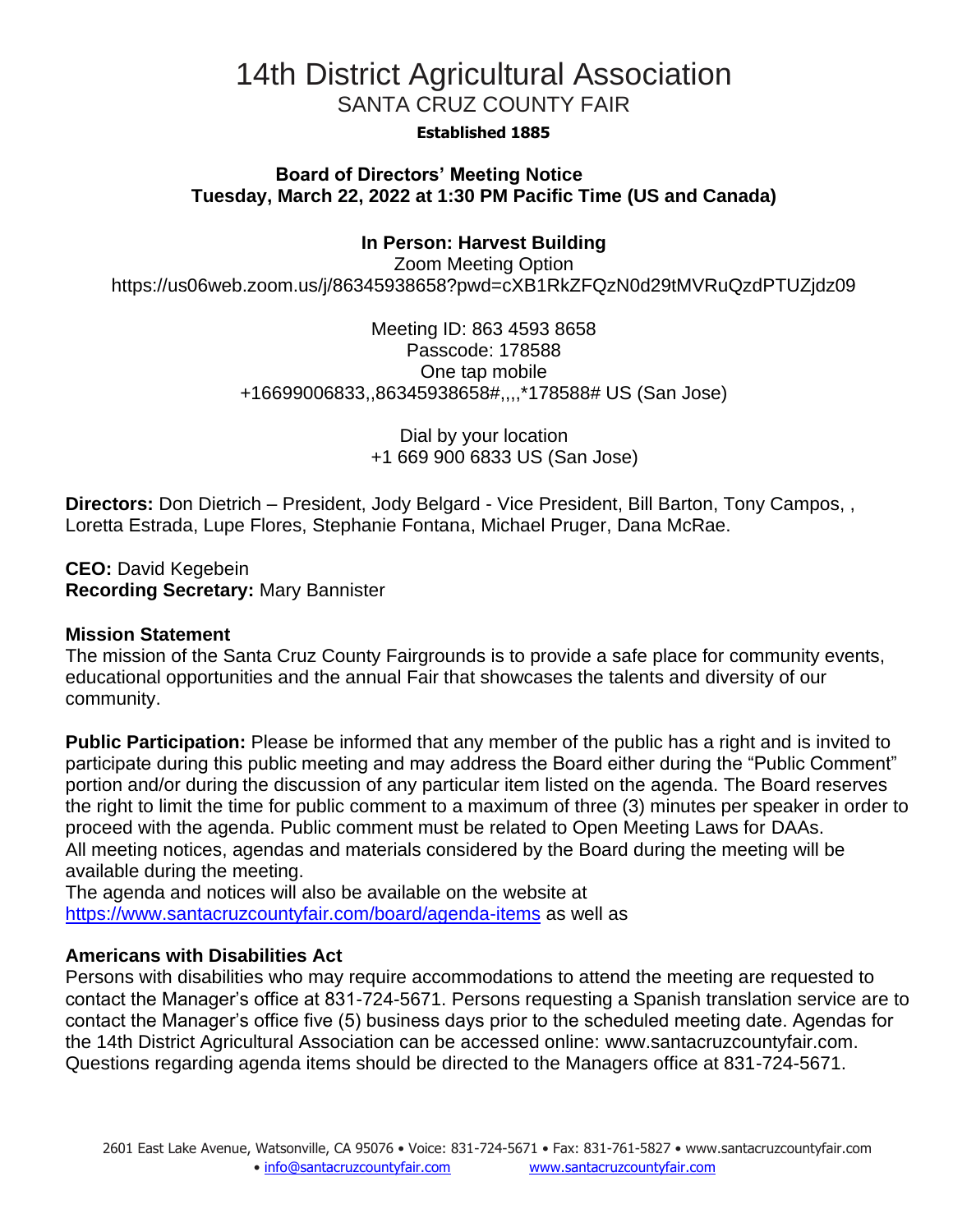## 14th District Agricultural Association SANTA CRUZ COUNTY FAIR

### **Established 1885**

### **Board of Directors' Meeting Agenda**

Items listed on this agenda may be considered in any order at the discretion of the President. All items so listed may be considered for action. Any item not listed on the agenda will not be discussed or considered by the Board.

### **CALL TO ORDER** – President Don Dietrich

### **ROLL CALL & PLEDGE OF ALLEGIANCE**

- 1. Declaration of Quorum
- 2. Approval / Disapproval of Absences

### **PUBLIC COMMENT ON MATTERS NOT ON THE AGENDA**

Public comment is a right granted to the public. It is reserved for items that are not listed on the agenda, but under the Board's jurisdiction. Please be informed that public participation under Public Comment will be limited to **three (3) minutes per speaker** and in accordance with state law, the Board will not comment or otherwise consider such Public Comment item for business until and unless such item has been properly agendized at a future meeting.

| <b>SECTION:</b>                             |                                              | <b>PAGES:</b> |
|---------------------------------------------|----------------------------------------------|---------------|
| <b>DIRECTOR COMMENTS</b>                    |                                              |               |
|                                             |                                              |               |
| <b>CEO COMMENTS</b>                         |                                              |               |
|                                             |                                              |               |
| <b>CORRESPONDENCE</b>                       |                                              |               |
| $1_{-}$                                     | <b>YQCA Platform Transition</b>              |               |
|                                             |                                              |               |
| <b>CONSENT CALENDAR (Discussion/Action)</b> |                                              |               |
| 1.                                          | Board Meeting Minutes from February 22, 2022 |               |
| 2.                                          | <b>Contracts on Consent Agenda</b>           |               |
| <b>FINANCIAL</b> (Discussion/Action)        |                                              |               |
| 1.                                          | Cash Balance / Audit Progress                |               |
| 2.                                          | GASB 68 & OPEB Liabilities                   |               |
| 3.                                          | Review & Accept January 2022 Financials      |               |
|                                             |                                              |               |
| <b>OLD BUSINESS</b>                         |                                              |               |
| 1.                                          | <b>Appointment of Committees</b>             |               |
|                                             |                                              |               |